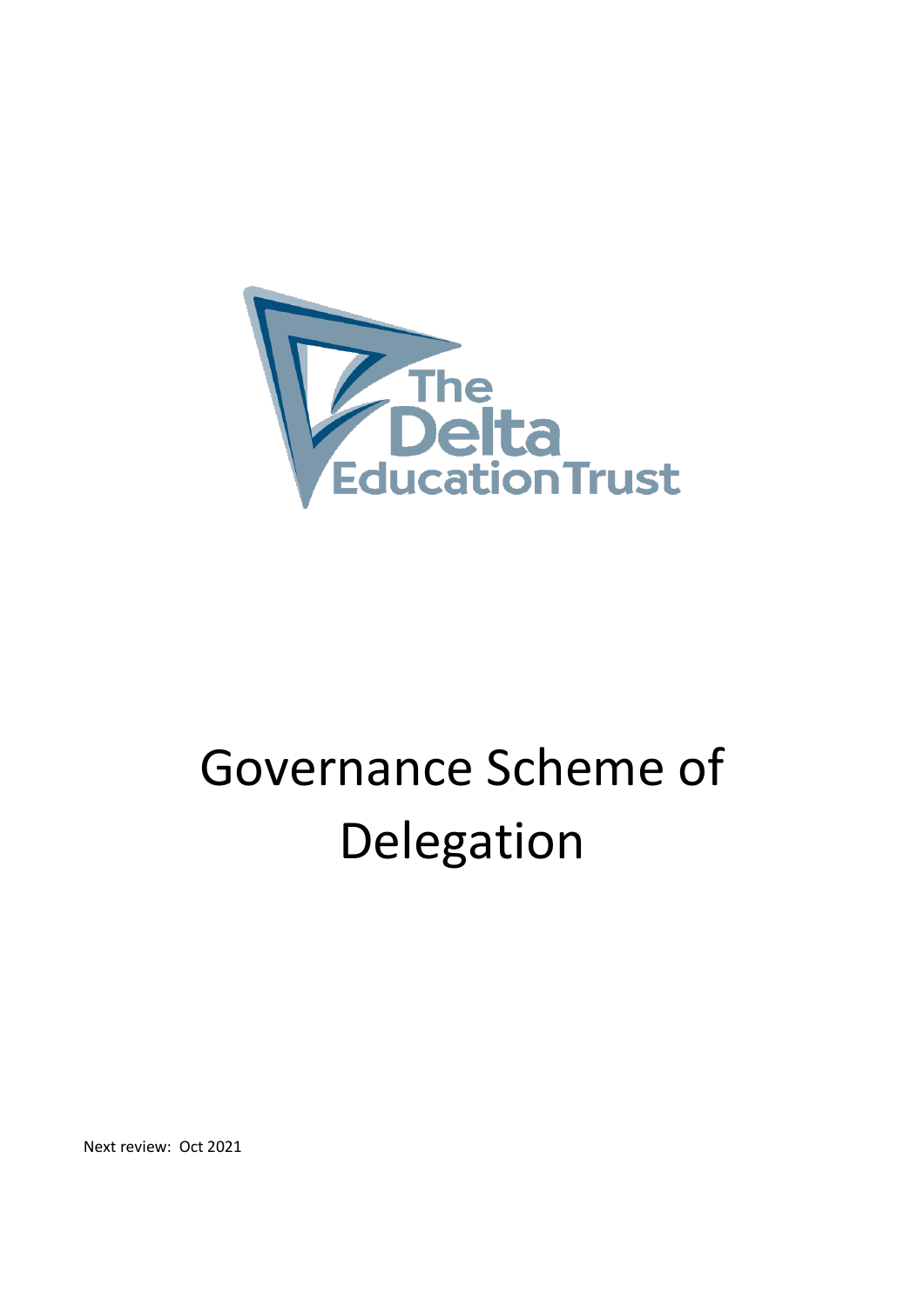#### **Contents**

#### 1. Introduction

- 1.1 Purpose of this document
- 1.2 Principles
- 1.3 Review
- 1.4 Legal Framework and Guidance

#### 2. Structures

- 2.1 Members and Board Structure
- 2.2 Local Governing Body Structure

#### 3. Members

- 3.1 Introduction
- 3.2 Number of Members
- 3.3 Role of Members
- 3.4 Appointment of Members
- 3.5 Information from the Board of Trustees
- 3.6 Member Details

## 4. Board of Trustees

- 4.1 Introduction
- 4.2 Number and Appointment of Trustees
- 4.3 Term of Office
- 4.4 Role of Trustees
- 4.5 Chair's permission to act in cases of urgency
- 4.6 Review of the Effectiveness of the Board of Trustees
- 4.7 Board Subcommittees
- 4.8 Trustee Details

## 5. Local Governing Bodies

5.1 Introduction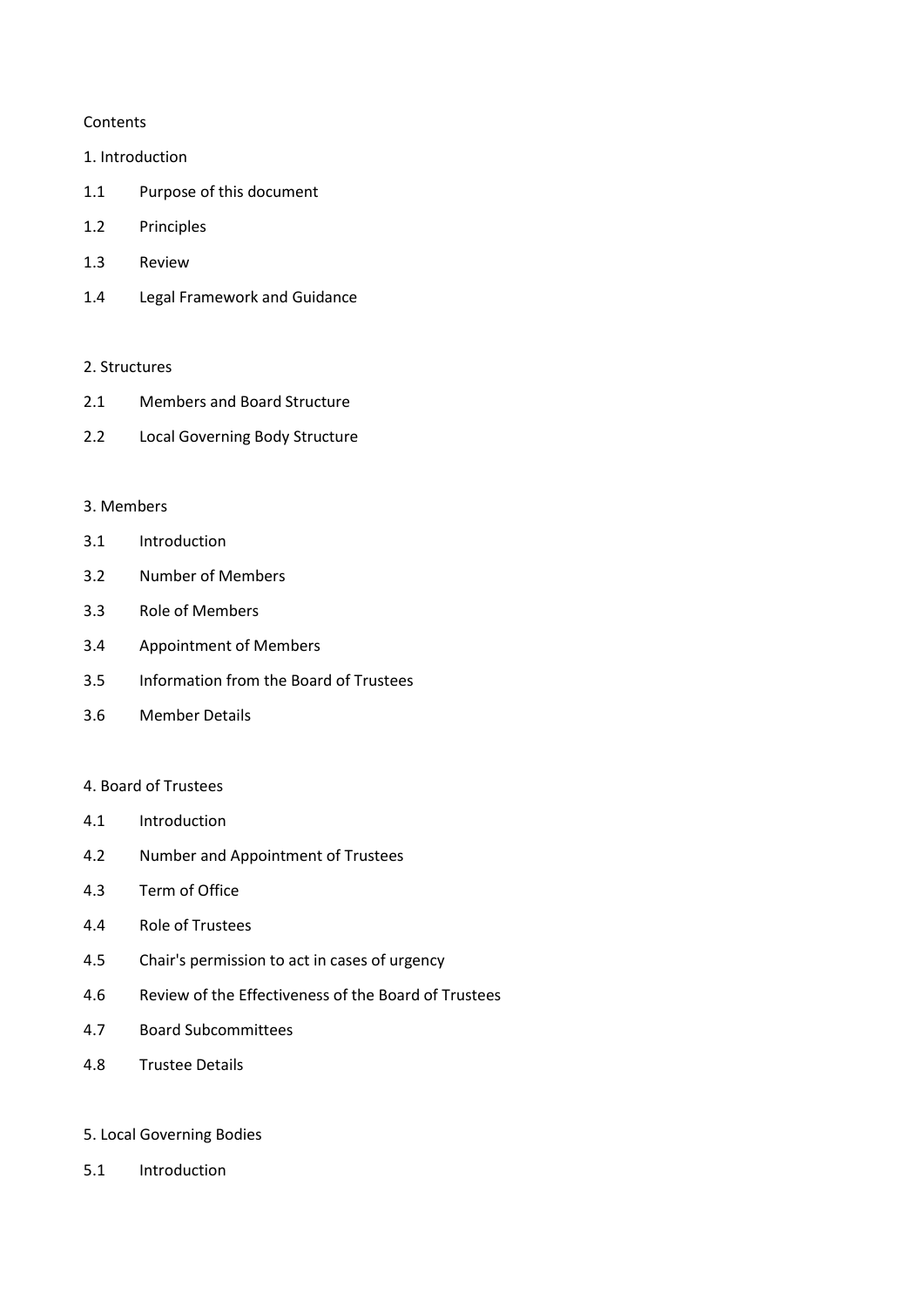- 5.2 Number and Appointment of Governors
- 5.3 Term of Office
- 5.4 Role of Governors
- 5.5 Review of the Effectiveness of the Local Governing Body
- 5.6 Local Governing Body subcommittees
- 5.7 Governor Details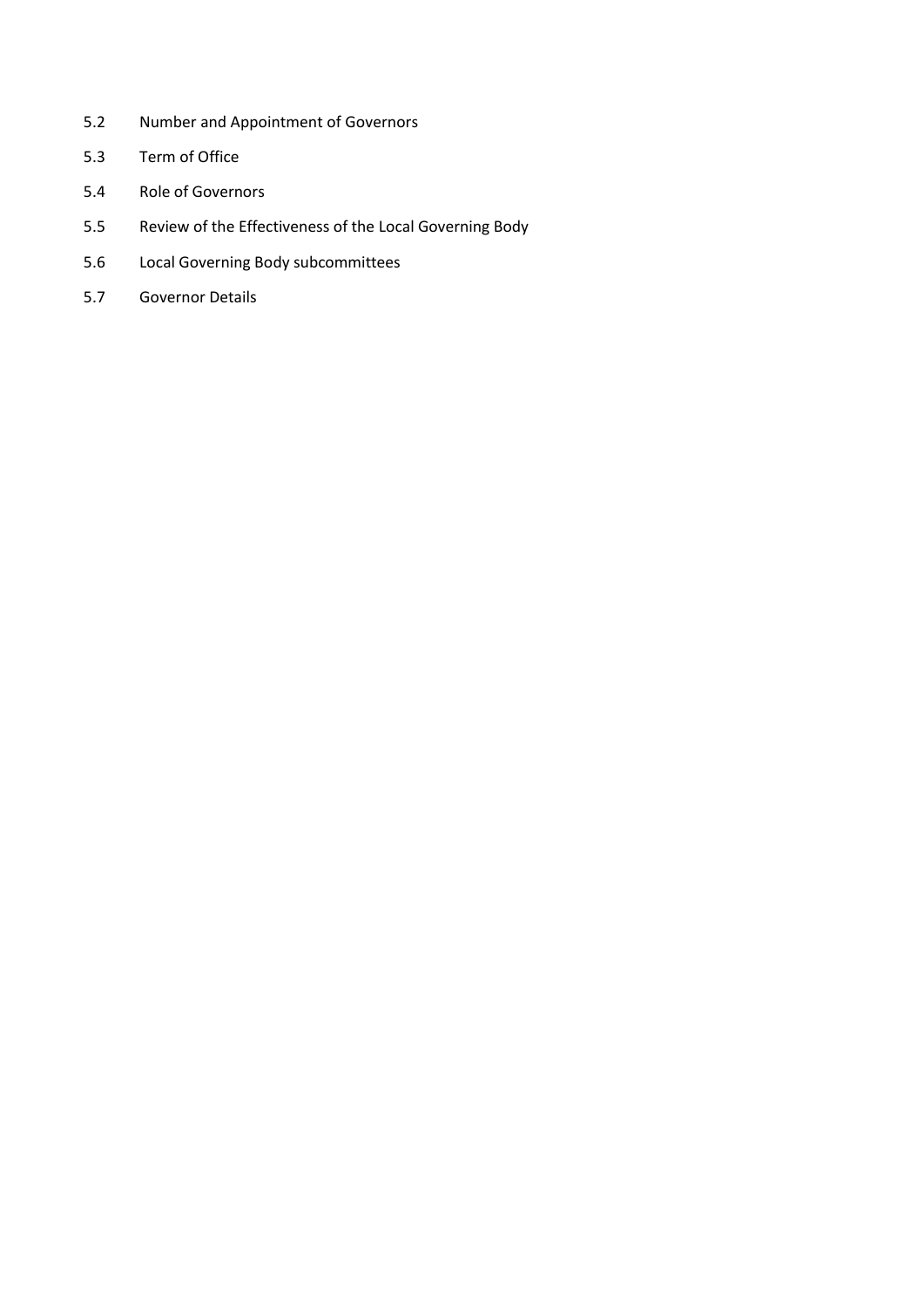## **1. INTRODUCTION**

## **1.1 Purpose of this document**

This document outlines the governance structures, principles and processes for the Delta Education Trust (DET, or the 'Trust'). It explains the ways in which the Members and the Trustees fulfil their responsibilities for the oversight of the Trust and the respective roles, responsibilities and accountability of all those with a governance responsibility. It sets out the commitments to each other to ensure effective leadership and governance.

It is one of the key documents for colleagues working at all levels in the Trust including Members and Trustees, CEO, CFO, Local Governors and Headteachers.

## **1.2 Principles**

The Trust aspires to create a partnership of good and outstanding academies working collaboratively together to ensure that, as a whole, they provide the best education for every student and the best working environment for every member of staff.

The Members have established the Trust and must ensure that it fulfils its charitable object to provide education.

The Trust has responsibility for a range of academies at different stages of development and financial stability. The Trust Board (aka the Directors or Trustees) has accountability for standards of performance and financial security across all academies in the MAT. However, the Trustees believe that Local Governing Bodies (LGBs) should provide the challenge and support to headteachers and leadership teams within individual academies.

In cases where there are weaknesses or significant challenges, then additional support and intervention will be provided, drawing upon the experience and skills across the whole Trust, as well as through high quality external partners.

#### **The principles for the governance of the Trust:**

The Members oversee the governance of the Trust.

All people involved in governance roles in the Trust will work collaboratively and in partnership.

Effective governance relies on trust and understanding and there will be openness and transparency in all matters with appropriate consultation, reporting and feedback to ensure the objectives of the Trust are met.

The Board of Trustees will promote a culture of honesty and accountability.

Decisions are to be taken at the level nearest to those affected by those decisions, avoiding unnecessary bureaucracy.

LGBs and headteachers will have maximum delegation of responsibility and decision making for the strategic direction and day-to-day operation of their Academies unless there is a cause for concern.

All those with governance or leadership responsibilities should act with integrity, objectivity and honesty and in the best interests of the Trust/Academy. They should be open about decisions made and actions taken and be prepared to explain their decisions and actions to interested parties.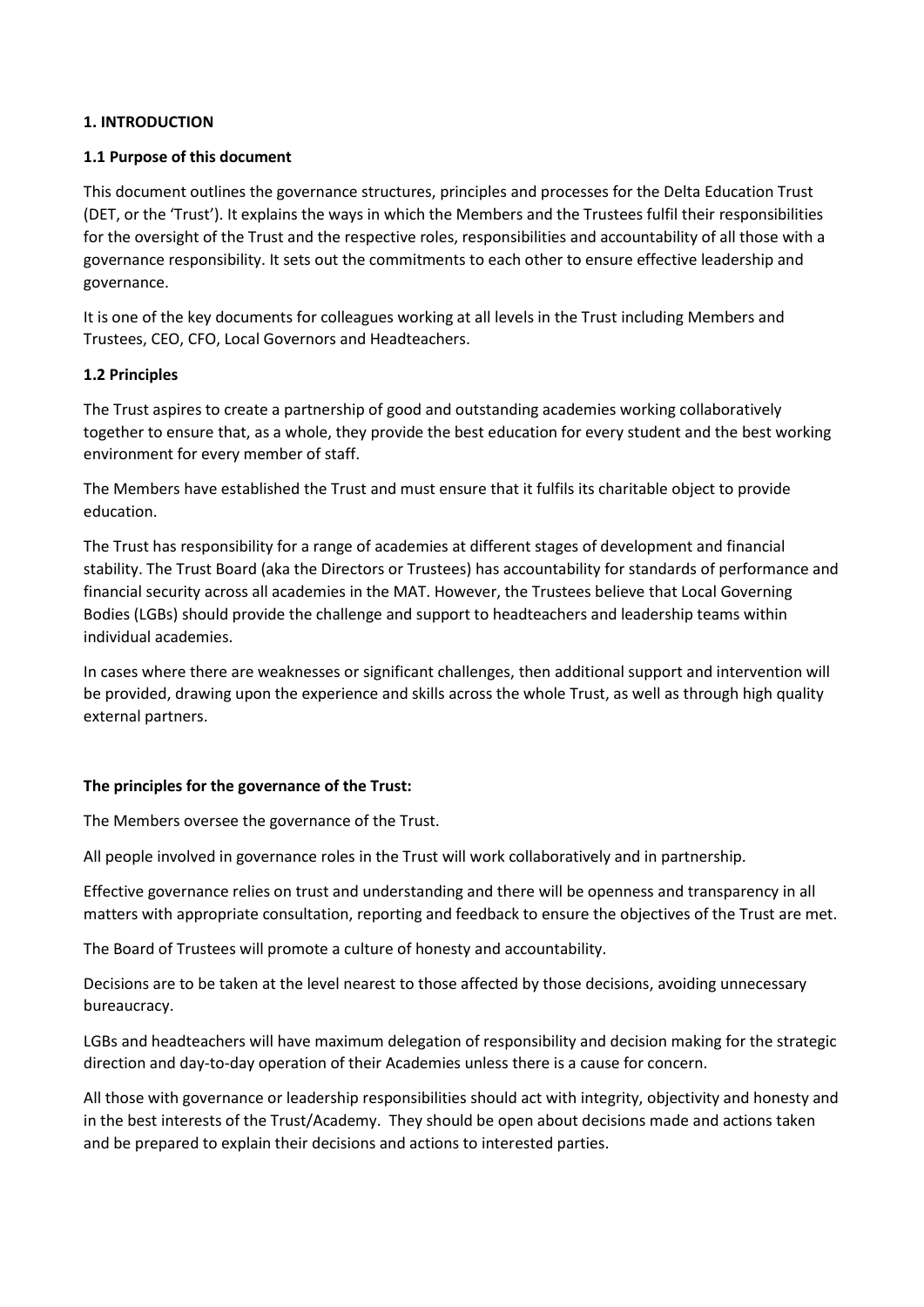The Board of Trustees will ensure procedures are in place to prevent conflicts of interest from affecting decision making at all levels by removing them or managing them as appropriate.

The Board of Trustees retains overall responsibility and ultimate decision-making authority for all the work of the Trust, regardless of any delegation outlined within this or any other document. This is in line with the direct responsibility to the Members to ensure the Trust's charitable objects are met and to the Secretary of State for Education as the Principal Regulator.

Therefore, the Board of Trustees is ultimately entitled to:

- Overrule decisions of LGBs
- Remove delegated powers from LGBs
- Disband or replace LGBs

# **1.3 Review**

This document will be reviewed in line with the Trust's document review schedule. The next review date will be stated on the front page.

# **1.4 Legal Framework and Guidance**

This document is consistent with current DfE policy and reflects the obligations on the Trustees imposed under both company law and charity law and acknowledges the status of the Trust as a public body. It reflects current guidance including (but not limited to) the following:

- Academies Financial Handbook (DfE)
- Governance Handbook and Competency Framework (DfE)
- Keeping Children Safe in Education (DfE)
- Admissions Code (DfE)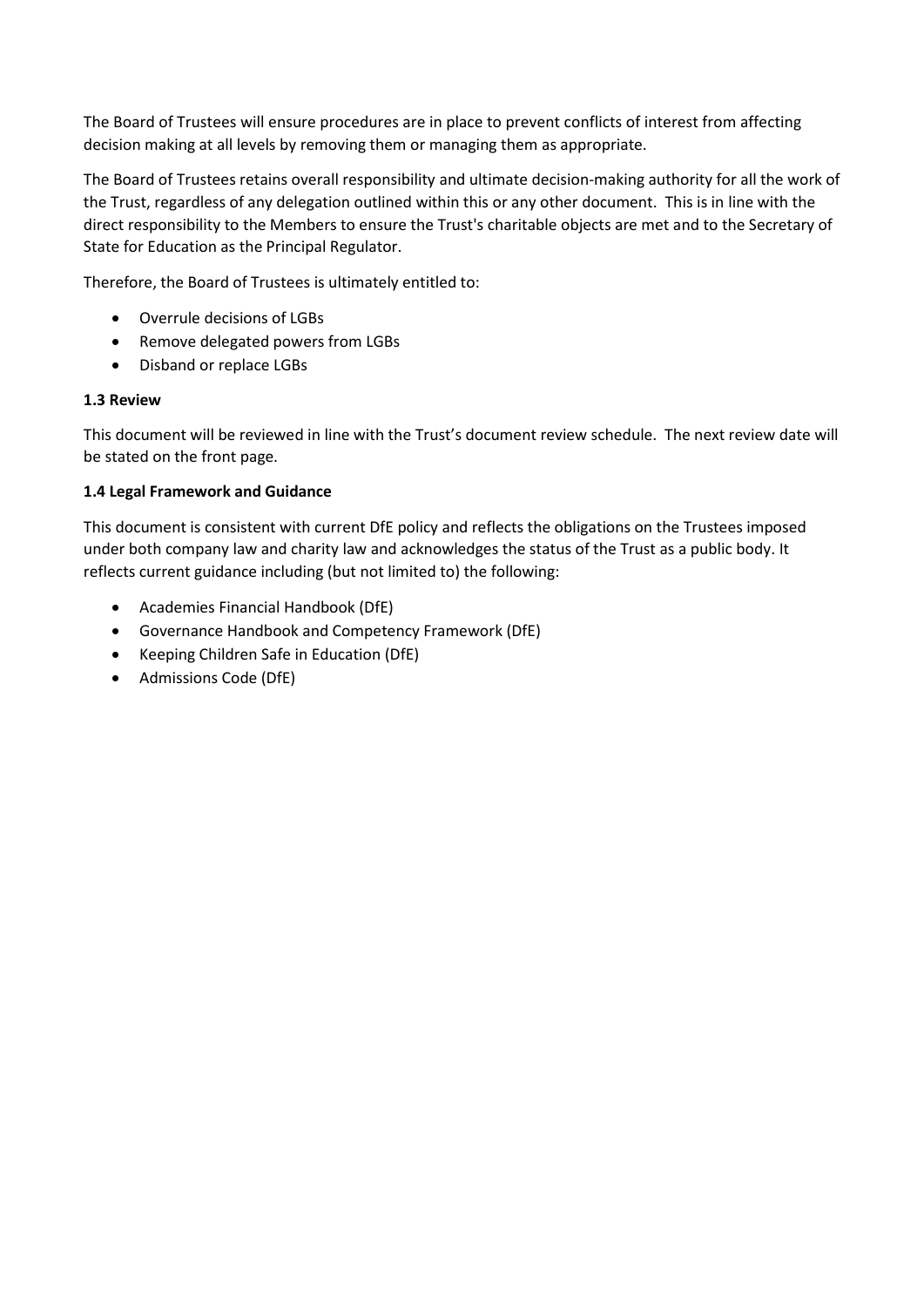#### **2. STRUCTURES**

### **2.1. Board Structure**



#### 2.2 Local Governing Body Structure

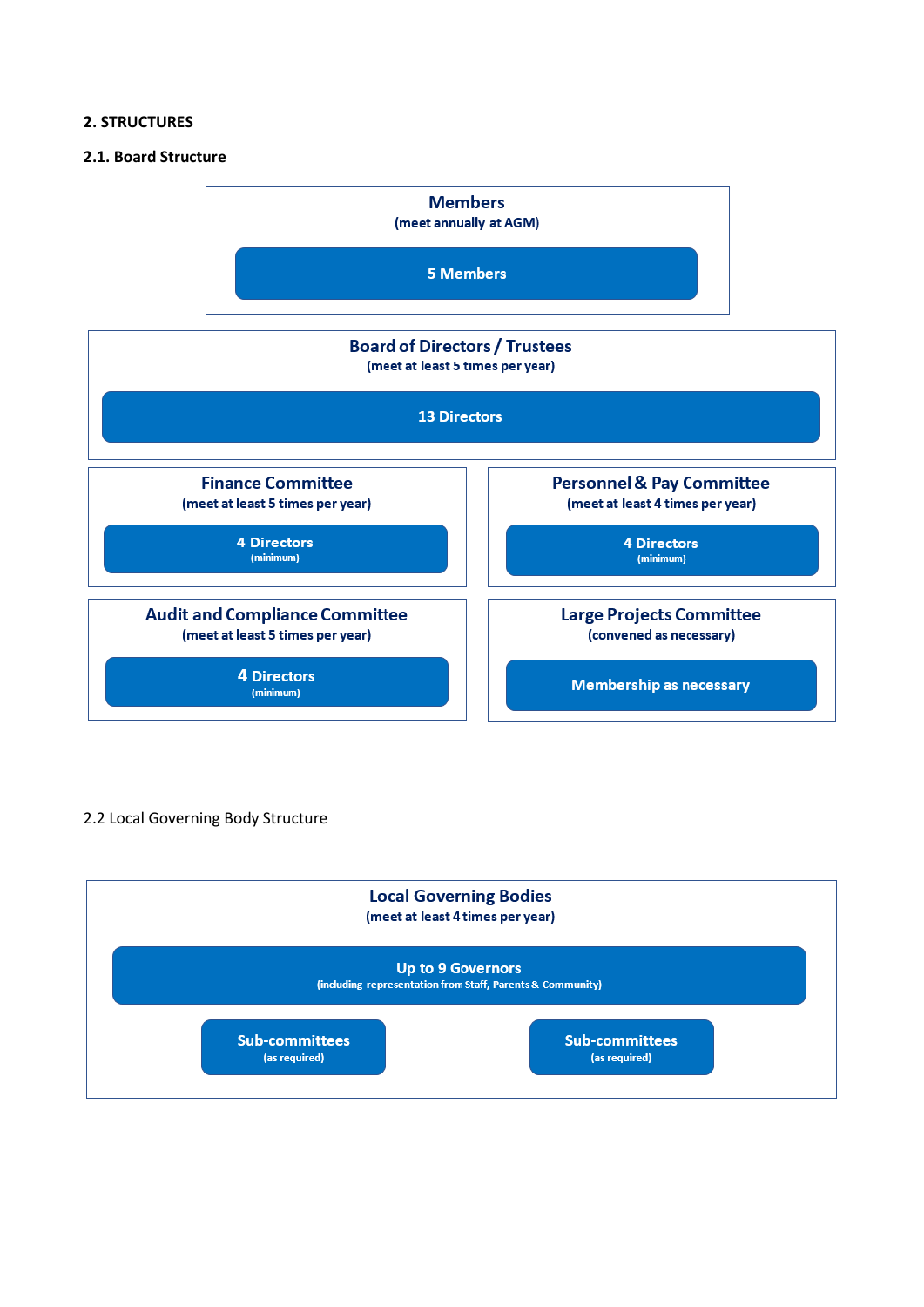# **3. MEMBERS**

# **3.1 Introduction**

The Members are the guardians of the Trust's constitution, determining the principles of the Trust's governance structure and providing oversight and challenge of the Trustees to ensure the charitable object of the Trust is being fulfilled.

The Members are distinct from the Trustees and are appointed in accordance with the Trust's Articles of Association.

Members have an overview of the governance arrangements of the Trust and have the power to appoint and remove Trustees.

## **3.2 Number of Members**

The Trust must have at least three Members, but preferably five Members as this:

- Ensures that Members can take decisions via special resolution (which requires 75% of Members to agree) without requiring unanimity.
- Facilitates majority decisions being taken by ordinary resolution (which requires a majority of Members to agree).

## **3.3 Role of Members**

The role of the Members is to:

- Ensure that the objects of the Trust, as set out in the Articles of Association, are met.
- Ensure that the income and property of the Trust are used only to promote these objects.
- Promote the values and vision of the Trust.
- Oversee the principles of the governance arrangements.
- Take part in annual and extraordinary general meetings.
- Appoint the Trust's auditors and receive the trust's audited annual accounts.
- Sign off/amend the Articles of Association.
- Establish clear and effective lines of communication with the Trustees in order to effectively discharge Members' responsibilities.

#### **3.4 Appointment of Members**

Members comprise the original signatories of the Memorandum. Members can, by special resolution, appoint and remove additional Members. Members may also agree unanimously to remove any Member who is a signatory. Employees of the Trust cannot be appointed as Members.

There is no specific term of office for Members; once a person has been appointed as a Member, they remain one indefinitely, until a specific event occurs. Members can resign by handing a signed notice to the Trust. A Member ceases to hold his or her post once the Trust receives the notice. However, the Articles state that the resignation cannot take effect if it results in the number of Members being less than three, unless the resignation is accompanied by the appointment of a replacement Member.

#### **3.5 Information from the Board of Trustees**

Members will receive all minutes of meetings of the Board of Trustees, which Members may attend and at which they have speaking rights but no voting rights; Members may also be invited to committee and working party meetings. Members should be in an informed position so that they can provide objective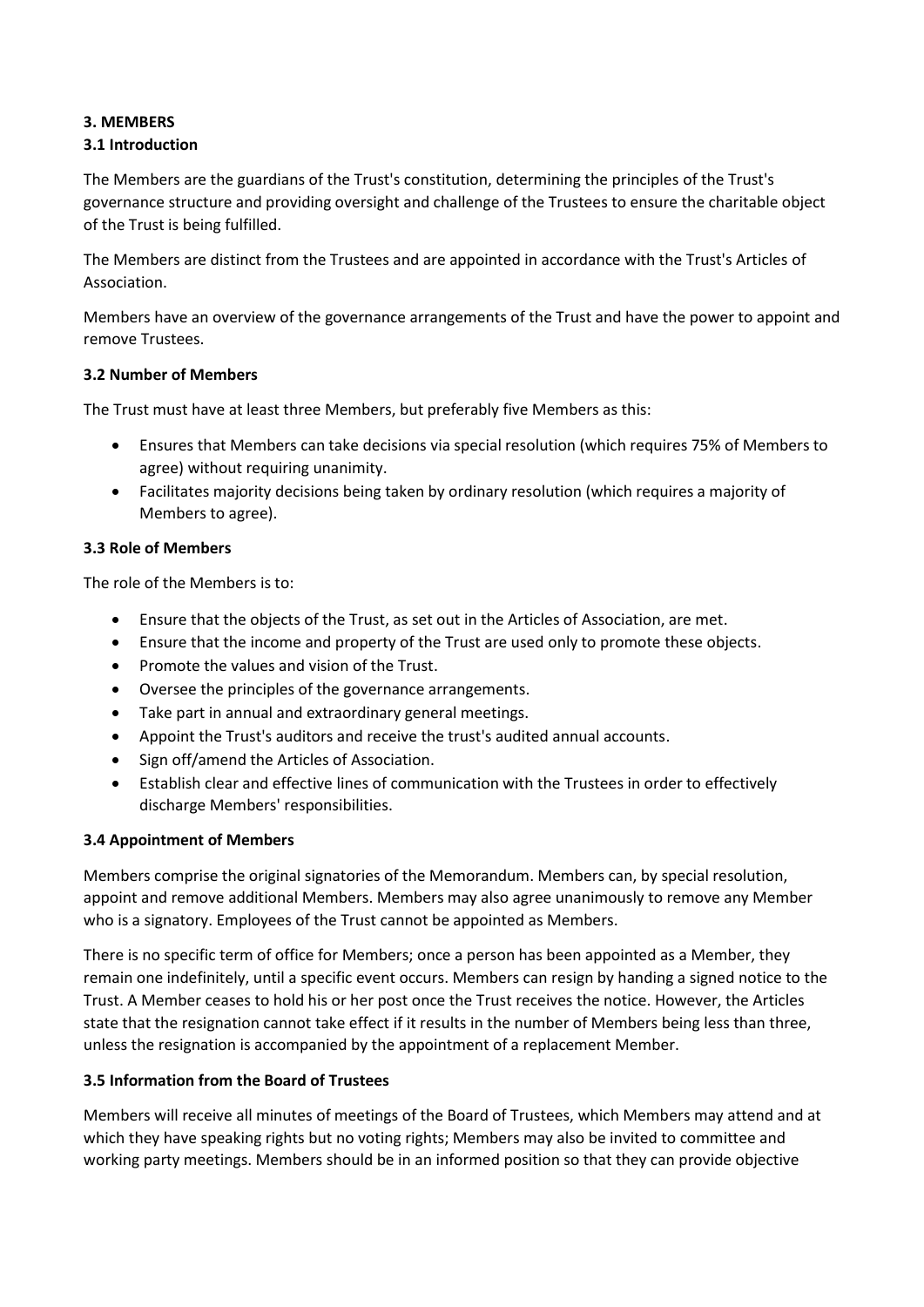challenge, without taking an active role in Board decisions and operations; this is often referred to as being 'eyes on, hands off'.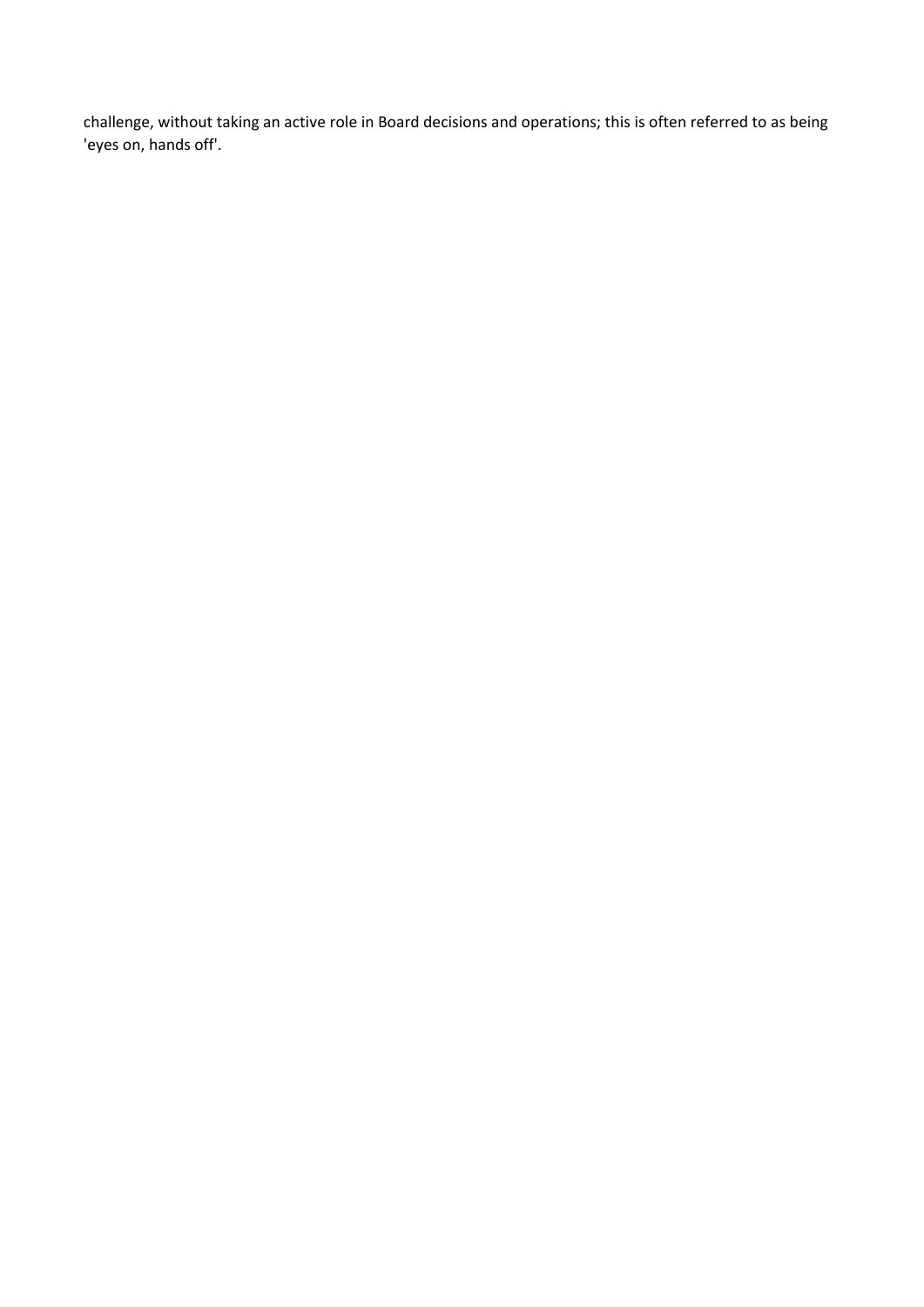## **4. BOARD OF TRUSTEES**

# **4.1 Introduction**

The Trustees oversee the management and administration of the Trust and the Academies run by the Trust.

The Board of Trustees is subject to the duties and responsibilities of charitable trustees and company directors as well as any other conditions that the Secretary of State agrees with them.

The corporate management and "trustee" responsibility for the Trust is vested in the "Trustees", who will also be the company directors registered with Companies House. The Trustees are personally responsible for the actions of the Trust and the Academies and are accountable to the Members of the Trust, the Secretary of State for Education and the wider community for the quality of the education provided by the Trust Academies and the expenditure of public money. The Trustees are required as trustees and pursuant to the Funding Agreements to have systems in place through which they can assure themselves of the quality, safety and good practice of the affairs of the Trust.

## **4.2 Number and Appointment of Trustees**

The Articles make provision for an unlimited number of Trustees to be appointed. Members may appoint up to 5 Trustees and existing Trustees may appoint up to 5 further Trustees. The CEO may also be appointed as an ex-officio Trustee. Existing Trustees may also appoint an unlimited number of co-opted Trustees.

Appointments are made following a skills audit to ensure that the MAT Board of Trustees has the breadth and depth of experience and expertise to expertly fulfil all the functions of Trust governance.

## **4.3 Term of Office**

The term of office for any Trustee shall be four years. Subject to remaining eligible to be a particular type of Trustee, any Trustee may be re-appointed or re-elected at a General Meeting.

#### **4.4 Role of Trustees**

The Board of Trustees has three core functions:

- Ensuring clarity of vision, ethos and strategic direction;
- Holding executive leaders to account for the educational performance of the Trust and its pupils, and the performance management of staff; and
- Overseeing the financial performance of the Trust and making sure its money is well spent.

#### *DfE, Governors Handbook, January 2017*

#### **4.5 Chair's permission to act in cases of urgency**

The chair is permitted to act in cases of urgency where a delay in exercising the function would be likely to be seriously detrimental to the interests of the Trust.

#### **4.6 Review of the Effectiveness of the Board of Trustees**

The Board of Trustees should ensure the following are in place:

 processes for regular self-evaluation and review of individuals' contribution to the Trust Board, as well as the Trust Board's overall operation and effectiveness.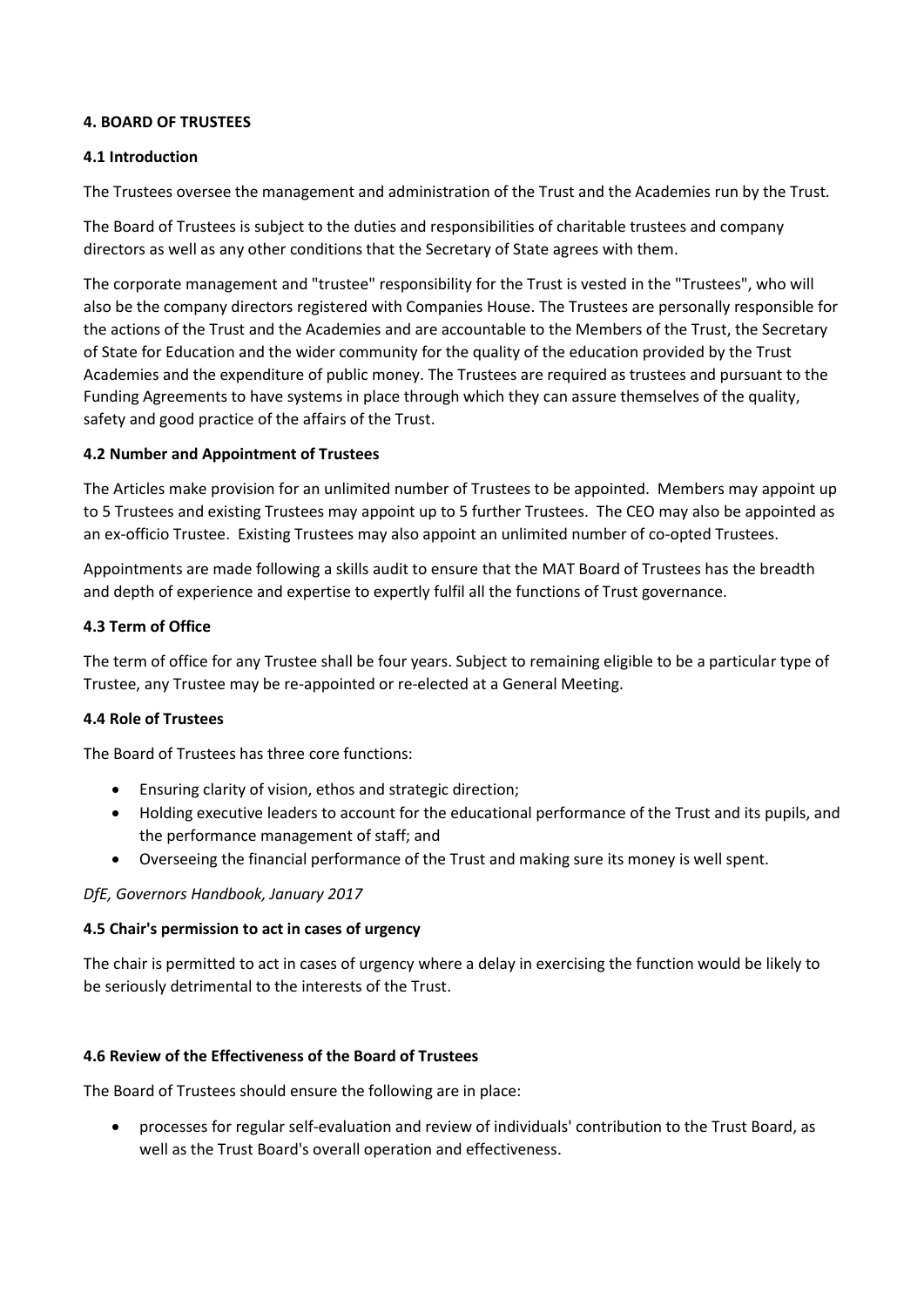active succession planning to ensure the Trust Board, and the whole organisation, continues to have the people and leadership structures it needs to remain effective. It will carry out regular skills audits, aligned to the organisation's strategic plan, to identify skill and knowledge gaps, define recruitment needs and inform a planned cycle of continuous professional development (CPD) activity including appropriate induction for those new to governance or to the Trust Board.

## **4.7 Board Subcommittees**

Article 101 provides for the appointment by the Trustees of committees to whom the Trustees may delegate certain functions of the Trust Board.

The Trust Board operates with three central subcommittees:

- Finance
- Audit and Compliance
- Personnel and Pay

The Board will also appoint committees to be known as Local Governing Bodies for each Academy.

#### **4.8 Trustee Details**

For details of the current Trustees, please see the Trust website. [www.deltaeducationtrust.com](http://www.deltaeducationtrust.com/)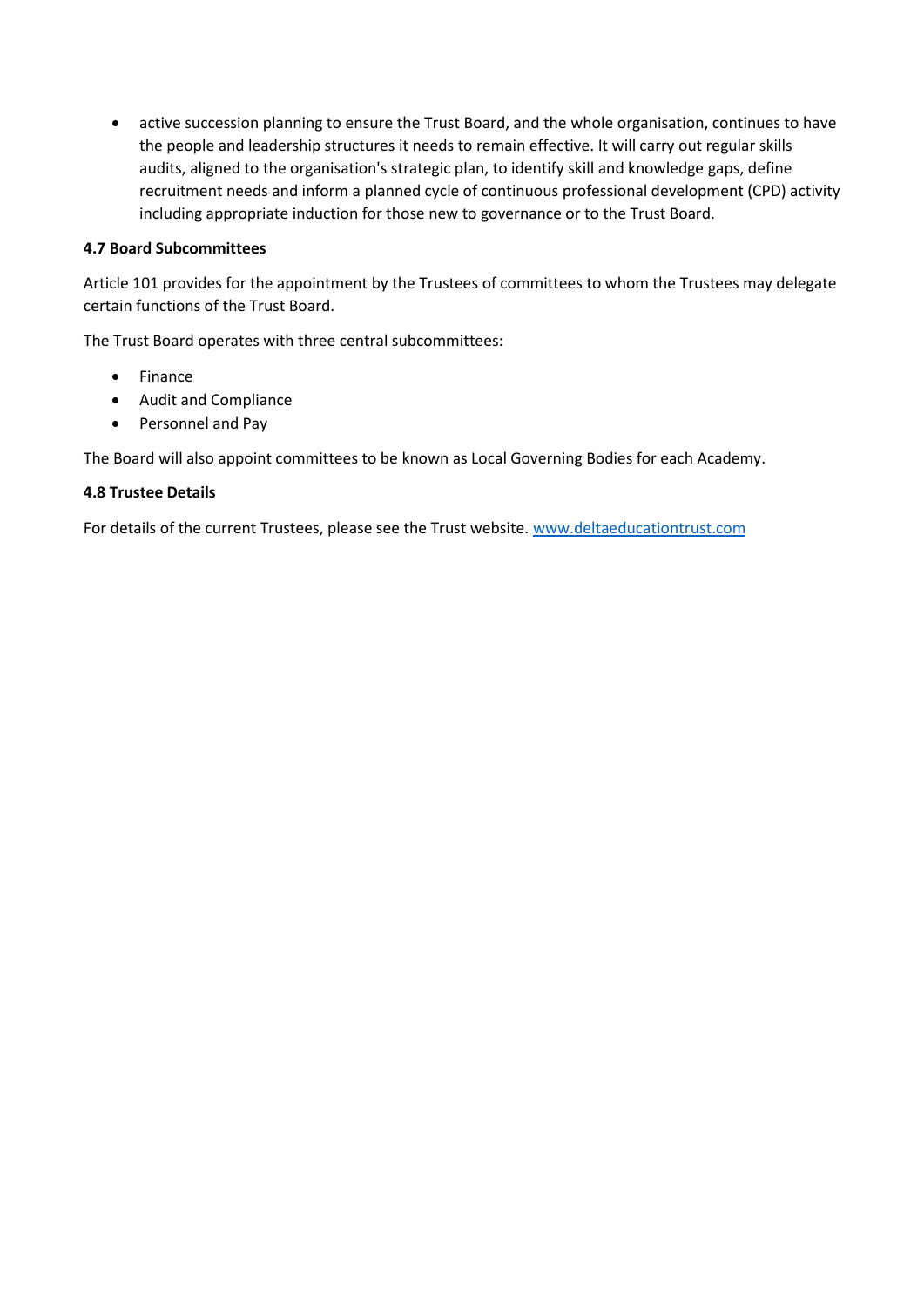# **5. Local Governing Bodies**

# **5.1 Introduction**

The Articles of Association (article 100a) allow the Trustees to appoint Local Governing Bodies (LGBs) to assist them in fulfilling their governance responsibilities. All academies in the Trust have Local Governing Bodies. Their role is to challenge and support the leadership of their academy, contribute to the success of their Academy and to recommend and contribute to the work of the Trust thereby benefitting all Academies across the Trust.

Those serving on a Local Governing Body are referred to as "Governors" (the Governors).

As schools join the Trust it is expected that they will bring their effective local governance arrangements with them, but will be required to make changes to their terms of reference to reflect the governance arrangements put in place by the Trust Board. A review of skills and capacity will be undertaken upon joining the Trust, and appropriate training provided.

# **5.2 Number and Appointment of Governors**

LGBs will consist of at least four governors, one of whom acts as the Chair. The CoG will be elected by the governors of that LGB (or by the Trust Board in the case of a newly established LGB). All other governors are appointed by the CoG and the existing governors. LGBs must be representative of the school's stakeholders - parents, staff and community. Additional governors that do not fall into these groups may be appointed to fill any skills gaps.

# **5.3 Term of Office**

The term of office for any Governor shall be four years. Subject to remaining eligible to be a particular type of Governor, any Governor may be re-appointed or re-elected.

# **5.4 Role of Governors**

The role of the Local Governing Body is to:

- Challenge and Support Leadership.
- Ensure robust accountability processes are in place.
- Monitor Pupil Performance and Outcomes.
- Approve academy budget.
- Monitor academy finance against budget.

# **5.5 Review of the Effectiveness of the Local Governing Body**

The Local Governing Body will ensure the following are in place:

- processes for regular self-evaluation and review of individuals' contribution to the LGB, as well as the LGB's overall operation and effectiveness
- active succession planning to ensure the LGB continues to have the people it needs to remain effective. It will carry out regular skills audits to identify skill and knowledge gaps, define recruitment